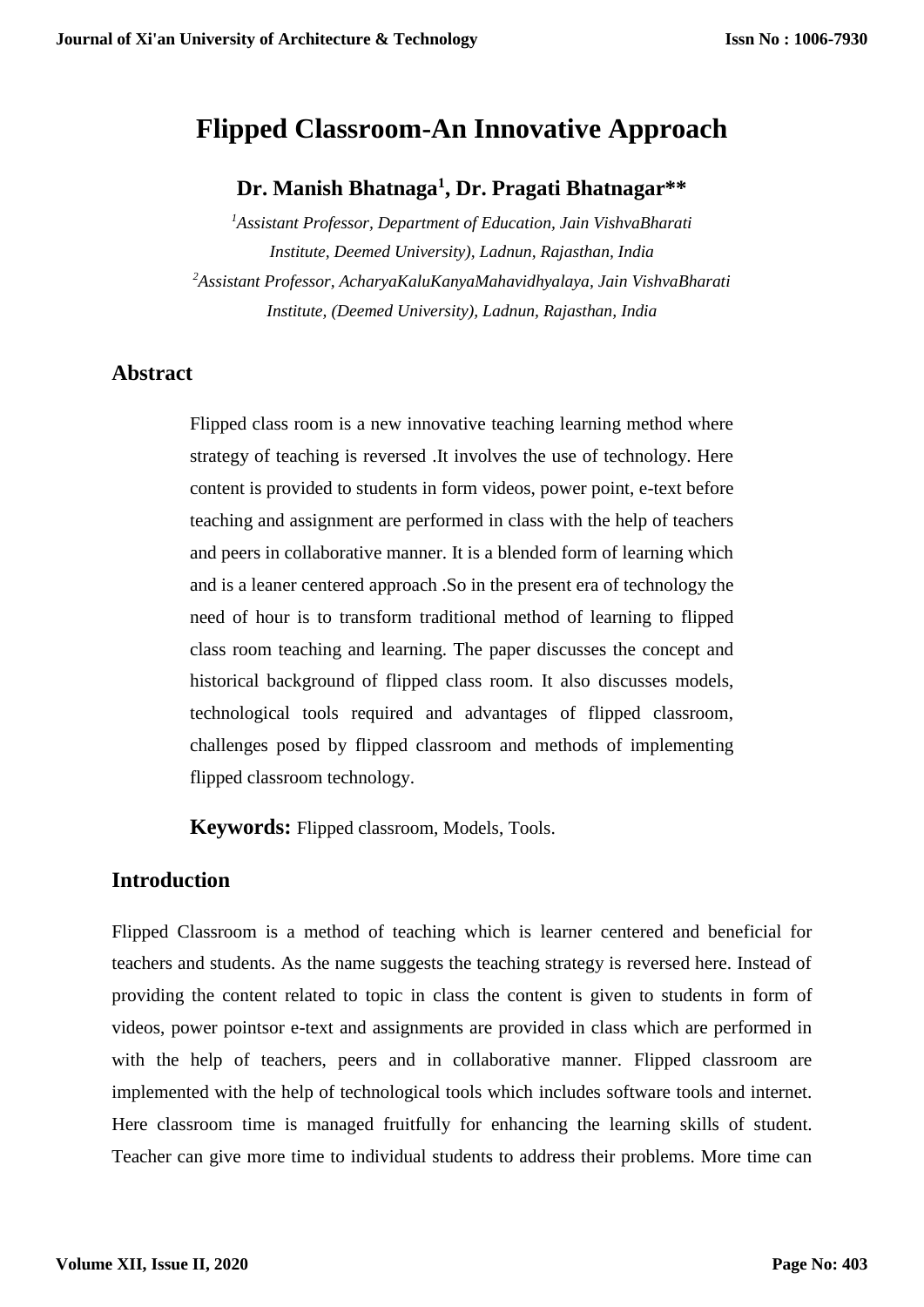be given to explore the concepts and their practical applications. Flipped classroom is a concept which is beneficial for education system globally.

# **Concept of Flipped Classroom**

As the word flipping means reversing or inverting so the flipped classroom means reversing or inverting the traditional classroom activities. As we all are aware that teacher teaches new concepts in class, students take notes and then assignments are given as homework. Here in flipped class room the concept is totally reversed. The students here are introduced to learning the concepts at home or outside the class before the class and the class time is utilized for assignment or problem solving with the help of instructors or peers through discussions and problem solving activities.

So flipped class room concept involves the concept-

- Teaching at Home
- Working at School

In flipped classroom therole of instructor is to guide the students to enhance their thinking at application level. The main motto of flipped class room is to make learning student centered.

# **Framing Flipped Classroom model using Bloom's Revised Taxonomy**



According to Bloom's revised taxonomy , 2001 students undergo the lower level of cognitive task like acquisition of knowledge and comprehension outside the class and higher form of cognitive task like application, analysis, synthesis, and/or evaluation in the class with the help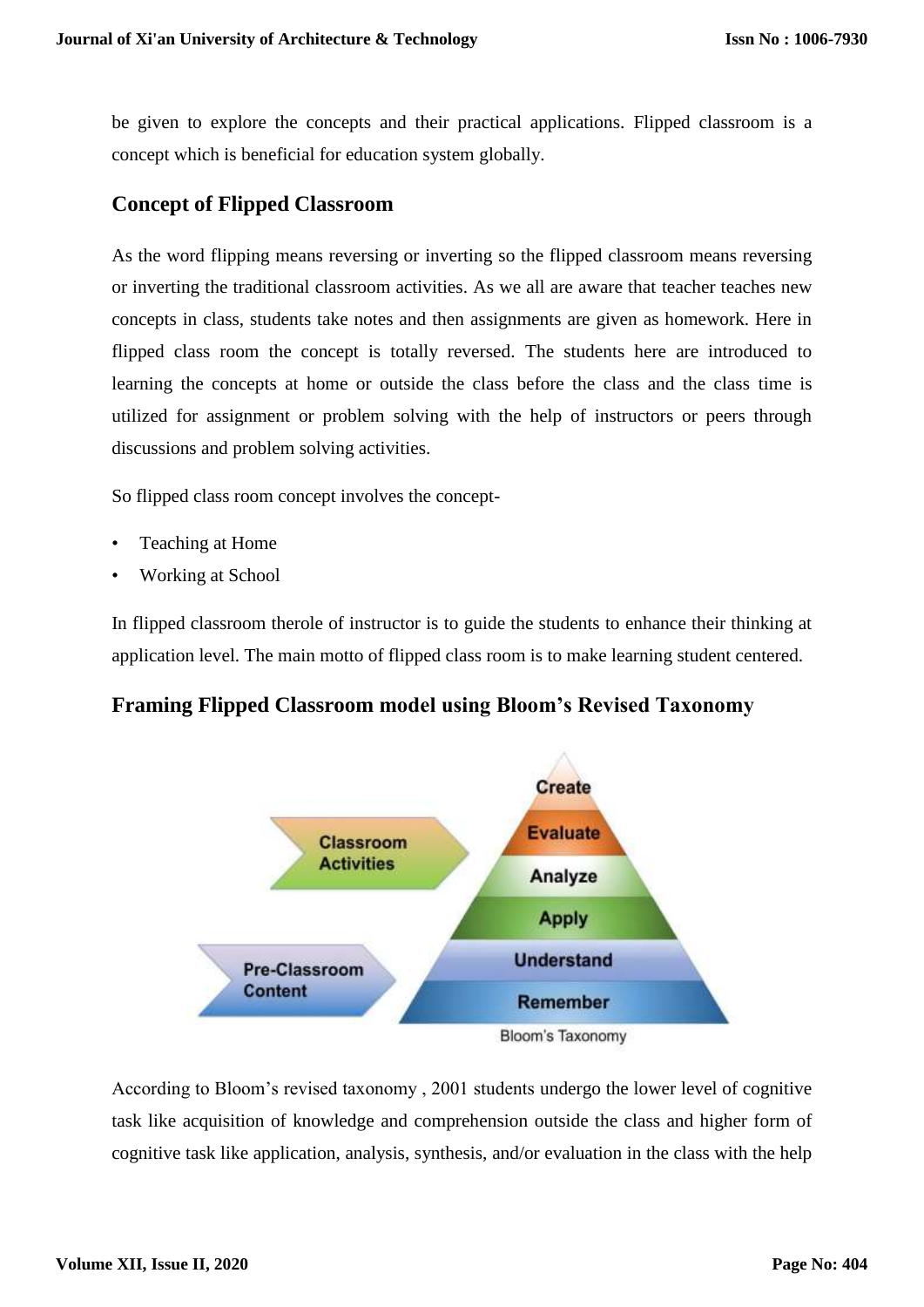and support of instructors or peers in the class. As this model is in contrast with traditional model where students first acquire and comprehend knowledge in classrooms first through lecture and then assimilate their knowledge to perform the assignments at home. This is what the term flipped classroom means.

# **History of Flipped classroom**

In 2004 flipped teaching was initiated started by two chemistry teachers Jonathan Bergmann and Aaron Sams at Woodland Park high school in Colorado, USA. The were working in rural settings where students were more involved in sports and other activities. And missed a lot of their class time .Other schools in district were very far off. So In order to cover the studies and class room lectures that were missed by students they recorded the lectures and posted them online. The students who missed the class could not be benefitted from it. Bergman and Sam found a solution in a technology magazine. They founda software that could record a power point slide show with voice and notes. In 2007 they began to record all their lectures and converted them to videopresentation . Then they decided to use the technique for all their classes.They asked the students to watch presentation before school and in class the student would discuss it, experiment with the material and receive assistance from their teachers in doing their tasks.Gradual students all over the world started watching their videos, asking questions and the concept of flipped classroom came to existence.

**Pillars of Flipped Classroom**-There are four main aspects or characteristics of flipped classroom which are as follows

**F-Flexible Environment-**It provides flexibility in learning environment. He/She can learn at any place and at any time .Flipped learning also provides a variety of learning modes so as to support learners for either group work or independent study.

**L-Learning Culture:** Culture of learning is totally changed in flipped classroom.In traditional classroom knowledge is provided by teacher. The approach of teaching is teacher centered whereas in flipped classroom teaching is learner centered teacher centered.Here class time is utilized in exploring topics in greater depth and creating new opportunities for learning.So here students are involved in knowledge construction in knowledge construction as they participate in learning activities and their learning is evaluated.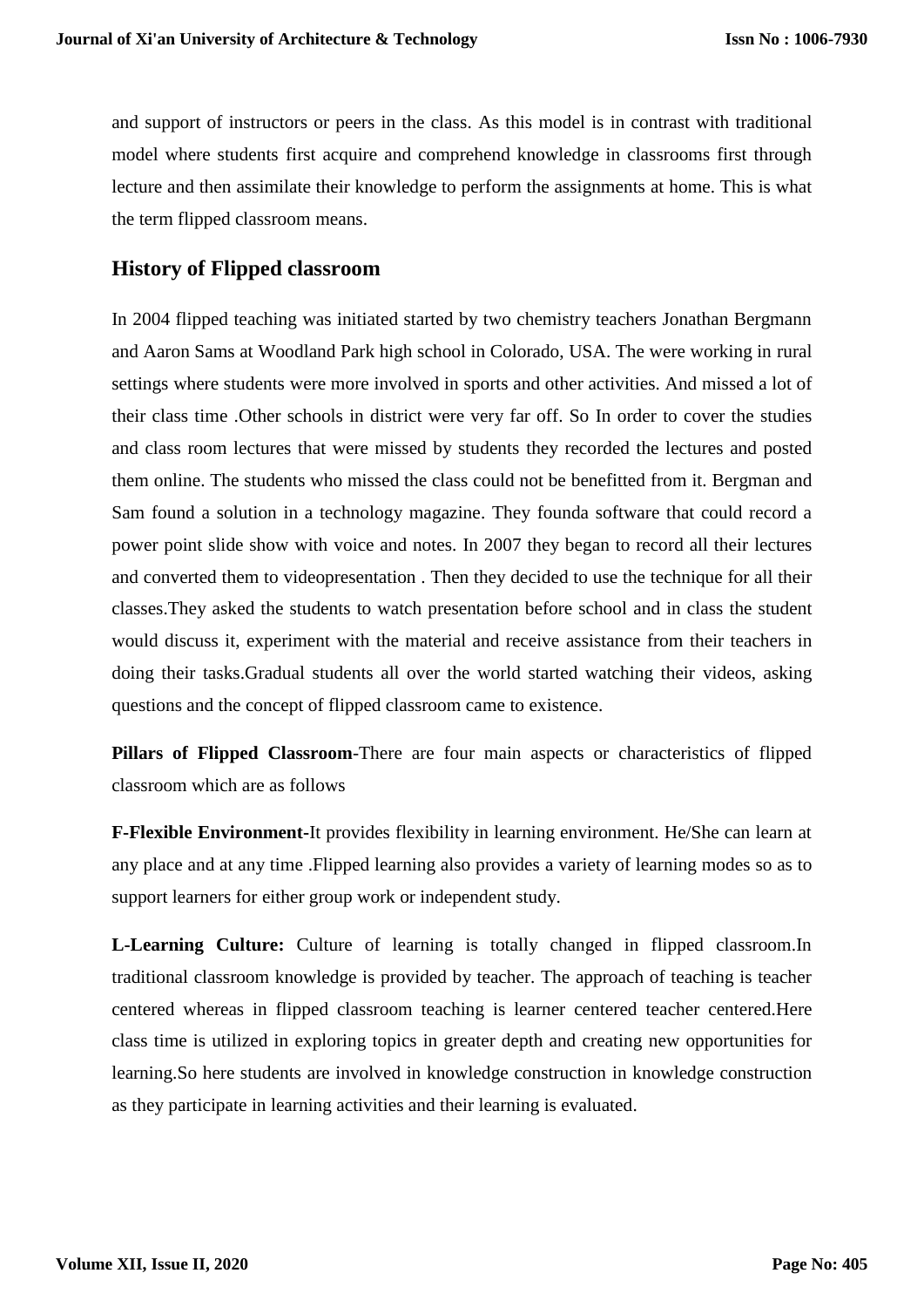**I-Intentional Content:** Flipped classroom educators works to provide fluency and develop cognitive understanding of students. In order to adopt student centered approach, active learning strategies, grade level and subject matter intentional content is used by the teachers.

**P-Professional Educator:** Educators adopt are reflective approach, they interact with each other to improve their instruction, accept constructive criticism, and tolerate controlled chaos in their classrooms. Whereas Professional Educators does not play prominent roles in a flipped classroom. They just let Flipped Learning to occur in classroom.

### **Different Models of flipped classroom**

- 1. **Standard Inverted Classroom:** Here students are provided the content in the form of videos or audios or reading material which is relevant to next days class content. During the class time they practice what they have learnt with the help of instructor. Instructor provide each student separate learning time.
- 2. **Discussion-Oriented Flipped Classroom:** This model is more useful for subjects like history, art or English. Here the matter relevant to class is provided by instructors in the form of lecture videos or any relevant video via TED Talks, you tube or any other resource and class time is utilized in debates, discussions or exploring the topic.
- 3. **Demonstration-Focused Flipped Classroom:** This model is useful for science subjects like chemistry, physics and mathematics where learners require to remember and repeat activities. Here video demonstration can be helpful which can be rewind and re-watched. Various screen recording software (Scrrencast-O-Matic, Camtasia, CamStudio, Ezvid,, Tinytake) are used by teachers which are used to demonstrate activities that student can learn at his own pace.
- 4. **Faux-Flipped Classroom:** Faux flipped classroom model allows students to watch lecture video even in class. This gives students the facility of reviewing materials at their own pace. Here the teacher helps the students individually and supports them according to their needs.
- 5. **Group-Based Flipped Classroom:** Allows students to work in group and learn from one another. Lecture videos and other resources shared before class. When students come to class, they work together in a team on the assignment provided in a similar manner as done in a collaborative learning model. This model inspires students to learn from one another. Here students not only learns the correct answers but also develop ability of explanation. He/she explain his peer the reason behind the answer being true.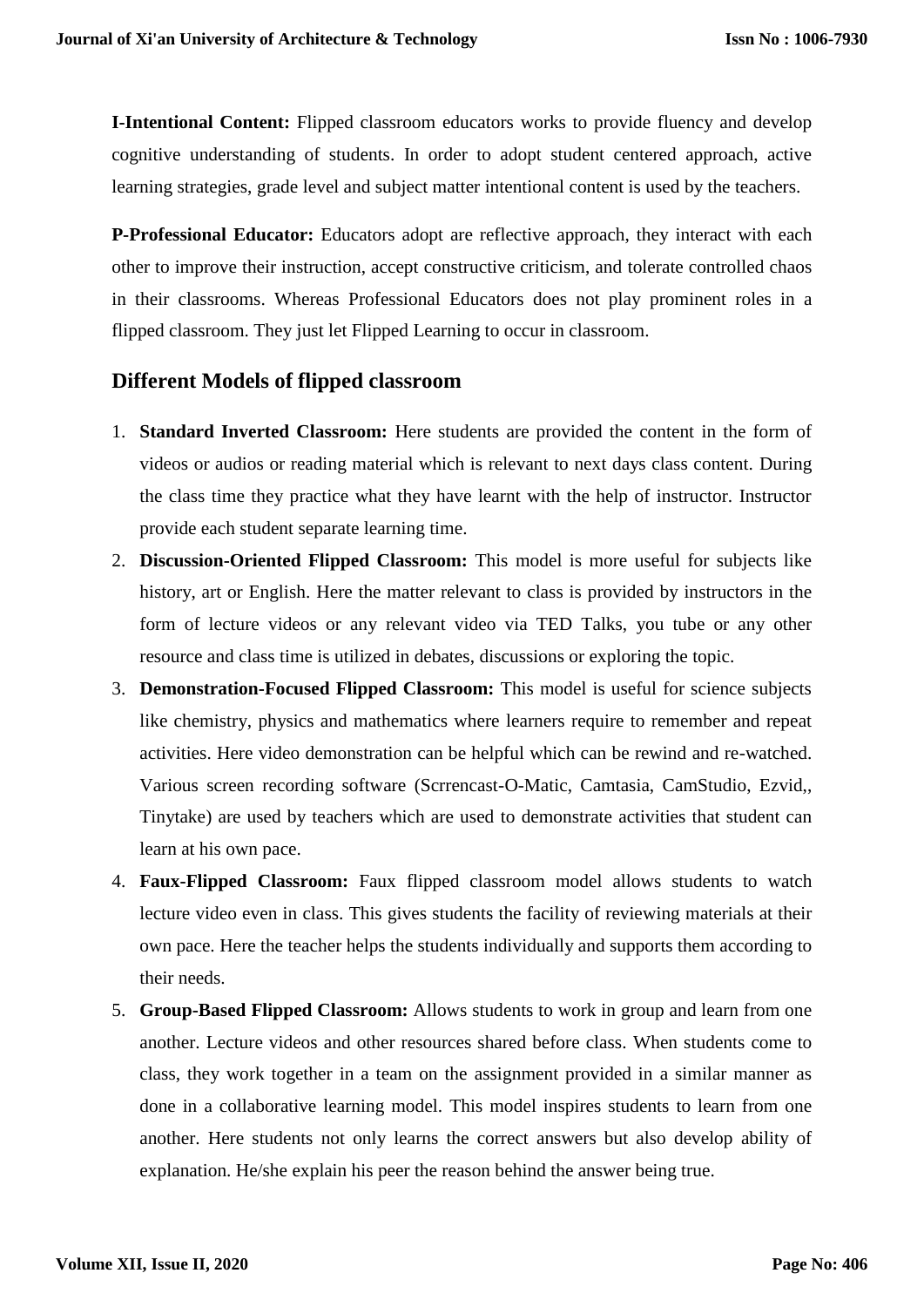- 6. **Virtual Flipped Classroom:** It is an online transaction flipped classroom model. Some University and College teachers share video which are viewed by students. They give and collect assignment via online learning management systems (MOODLE, Google Classroom, Edmodo) .In this model students are required to attend office hours or other regularly scheduled time for brief one-on-one instruction as per the need of student
- 7. **Flipping The Teacher:** Here classroom activities are need to begin or end with teacher. All the video created for a flipped classroom doesn't have to begin and end with the teacher. Students can make use of video demonstrate proficiency.Students can be asked to create a film or video on a new subject or skills. Here the students teach the teacher. That's why the model is named –"Flipping the Teacher".

**Technological Tools for Flipped Classroom-**As technology is the need of flipped classroom various tools are required for different tasks like video recording devices and softwares , smart boards, screen casting software etc. For implementation of flipped classroom technological integration is a key component. The main technological tools required are as follows

**Video Creation Tools:** Differenttypes of tools are used for video creation. Many tools are available free for on-line. Some tools are to be purchased online. Some commonly used and popular tools are as below –

- Screen-Cast-O-Matic,
- Camtasia PC,
- TechSmith Relay,
- Office Mix.
- Adobe Presenter.

**Video Hosting Tools:** After creation videos should be placed online for student's access There are several sites to host video online. The most popular video hosting site used globally by teachers, students and other professionalsis YouTube .Some other video hosting sites are;

- YouTube,
- TeacherTube,
- Screencast.com,
- Acclaim,
- GoogleDrive.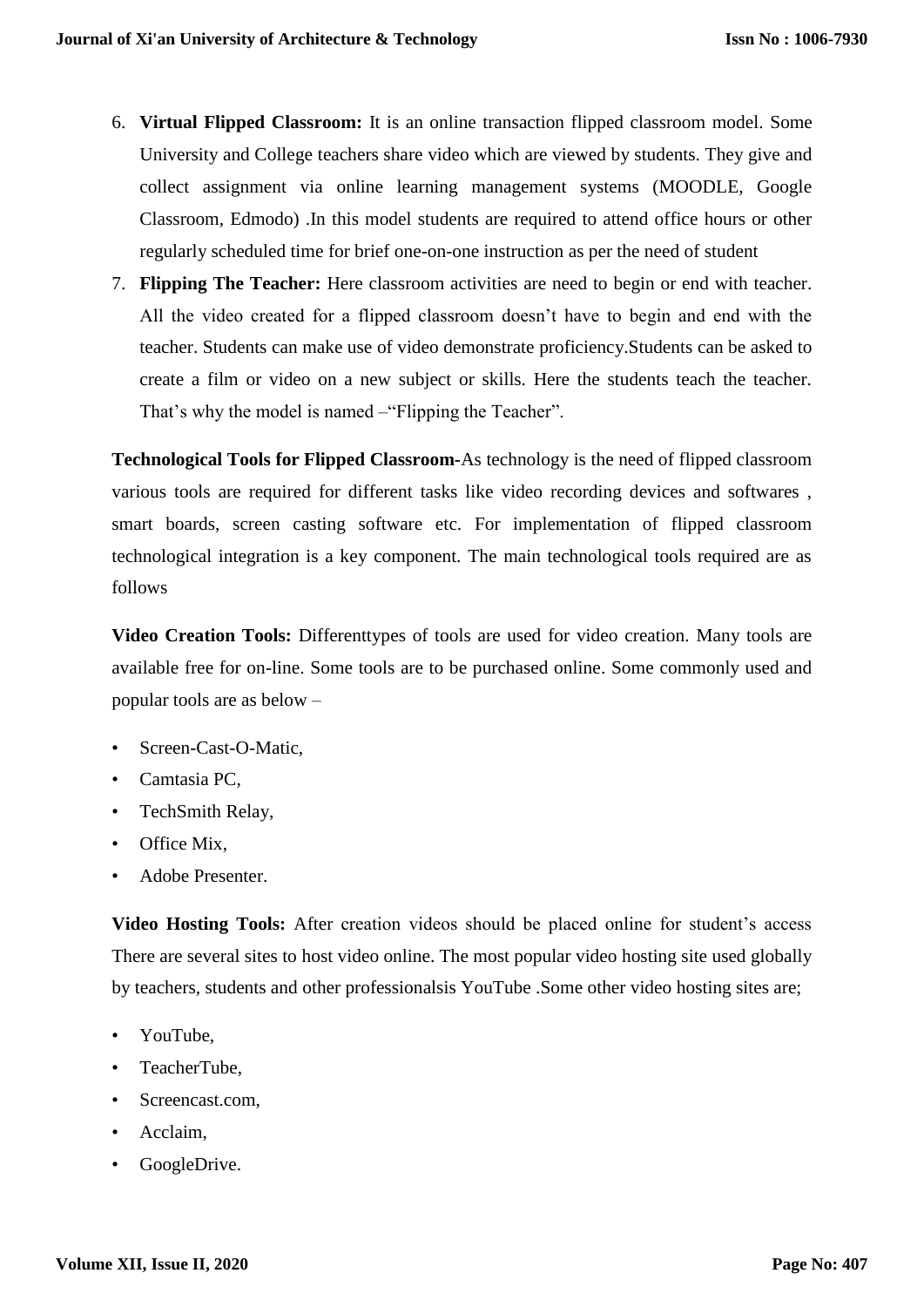**Video Interaction Tools:** The tools which provide teachers to access some information about students. For example which student watched a particular lecture video,how long he watched that video, how he was able to answer the questions in the video. Some of the popular and commonly used video interaction tools are as below;

- EduCanon.
- EdPuzzle,
- Zaption,
- Office Mix,
- Verso,
- TechSmith Relay,
- Adobe Presenter,
- Google Apps for Ed

**Learning Management System**: Instead of sending videos to hosting site, they can be accessed by using learning management system (LMS). LMS are not only broadcast videos as video hosting sites they enable interaction with students. Some of the important LMS tools are:

- Moodle,
- Sakai,
- Blackkboard,
- VersoApp,
- Schoology,
- Canvas,
- My Big Campus,
- Haiku Learning,
- Google Classroom

# **Advantages of Using Flipped Classroom Technologies**

In flipped classroom technology there is a total shift in traditional classroom teaching . Its purpose is to utilizing classroom time to enhance learning skills of students, encouraging them to learn collaboratively, instructors can solve the problem of students individually and many more. Major advantages are listed below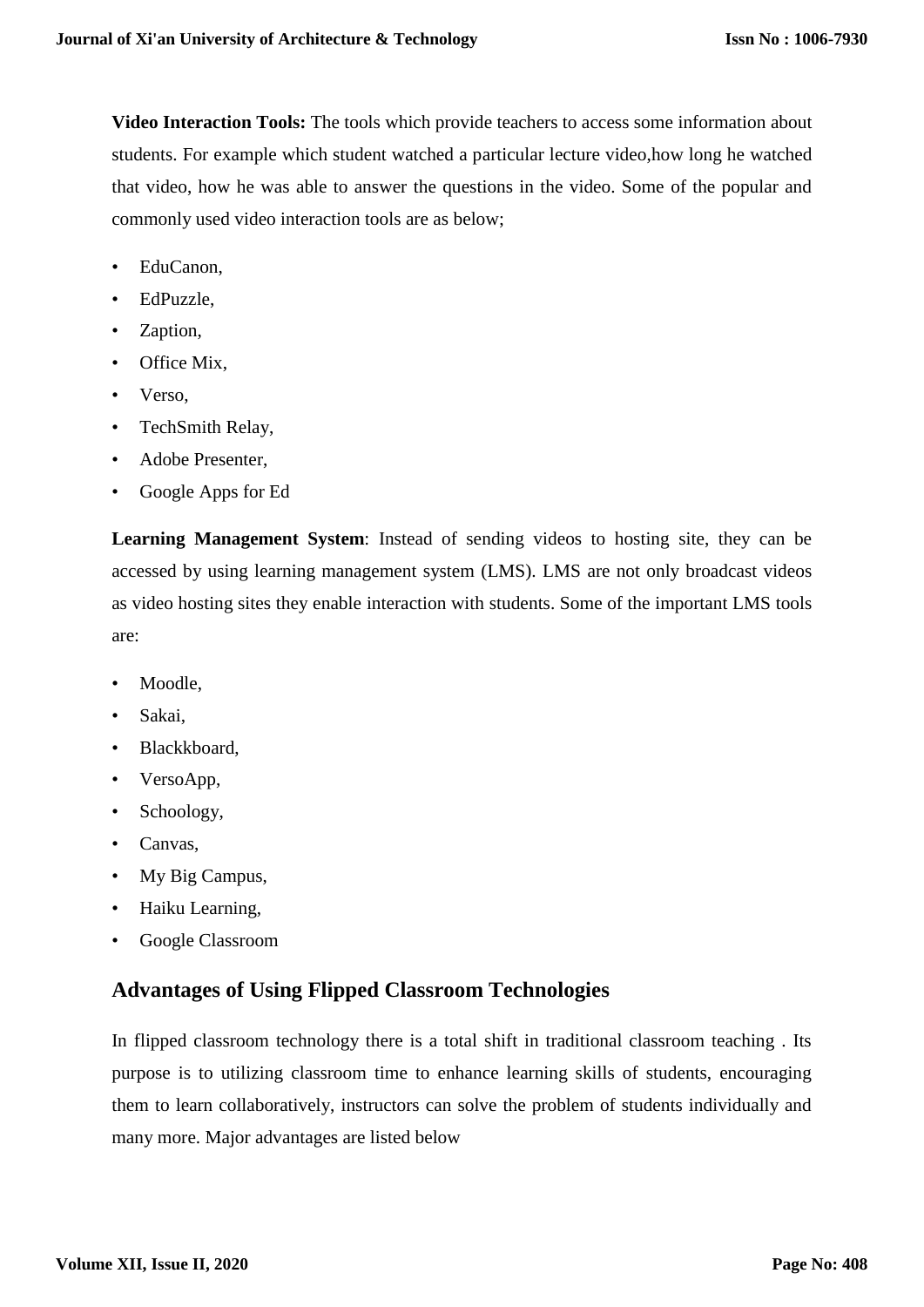### 1. **Deep Understanding of Content**

As the student learn by interaction, debating and working himself collaboratively with peers and help of instructor he/ she acquires deeper understanding of the content taught and the practical applicability of content.

#### 2. **Active Participation of Learner**

As in flipped classroom individual has to participate actively in class instead of being a passive listener in traditional classroom. Here he himself is a constructor of knowledge and hence become an active learner.

#### **3. Increased Interaction**

In flipped classroom learners interact in group and apply concepts taught with help and guidance from the instructor. This interaction helps them to build a learning community that facilitates them to construct knowledge collaboratively inside and outside the class.

#### 4. **Getting instant feedback**

As student work in classroom, their ability to understand and apply the concept can be judged by the instructor as well as the student. So he gets instant feedback of his understanding and application of knowledge. Instructor can help to enhance the capability of student through feedback.

### 5. **Creation of Learners Working Space**

It encourages students for being self responsible for learning. He can revisit the concepts which are not properly understood and can clarify his misconceptions.

#### 6. **Active Engagement of Learners**

As the class time is utilized in construction of knowledge and collaborative learning, Students interact with instructors to solve their problems. Students are actively engaged in the classroom time.

### 7. **Utilising Class time fruitfully**

As the content is provided to students outside the class. The class time may be utlised fruitfully in learning activities. Faculty members have more time to interact with students in clarifying their doubts and interacting with them.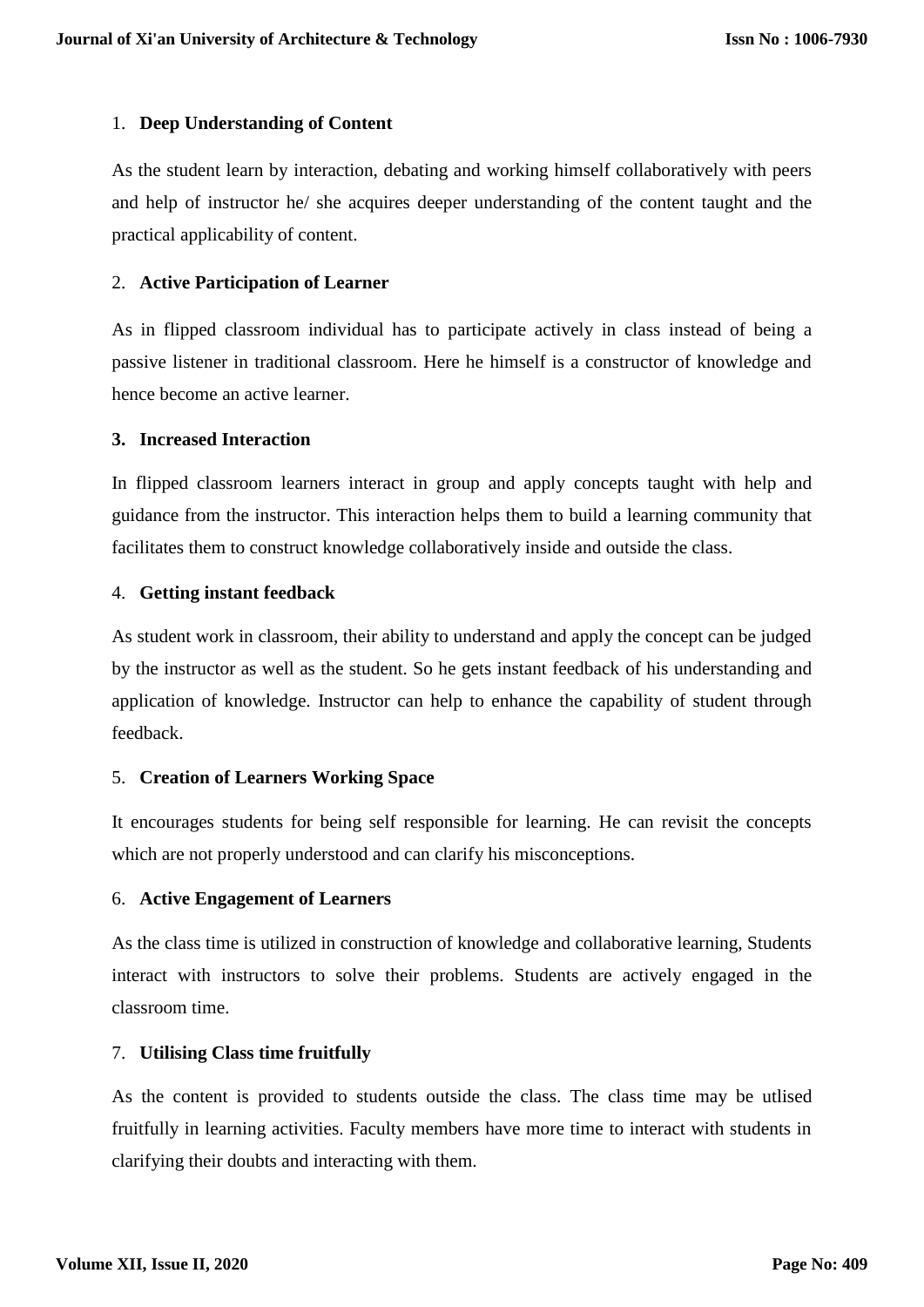#### **8. Challenges posed by Flipped Classroom**

Increased Work load of Instructor-Here the instructor has to spend more time and efforts on creation of video and other resources. He has to spend more time in preparation of pre-class and in –class activities.

#### 9. **Technological Facilities Required**

Implementation of flipped classroom demand appropriate technological tools. Lack of technical facilities makes the idea of flipped classroom ineffective.

#### 10. **Students may resist to accept the model**

Students need to be counseled to understand the importance and advantage of flipped classroom. But once they will experience the benefit of the class they will definitely accept the model.

#### 11. **Classroom Space**

Large classroom space may be required for collaborative and active learning.

### 12. **Course Content Management**

The Course content may be managed properly in accordance with time. The content to be delivered and activities to be organized should be properly managed.

# **Efficient implementation of flipped classroom**

- Purpose or advantage of implementing flipped classroom must be clearly explained to the learners
- Incentives may be provided for learners to prepare for class.
- There should be clear-cut discrimination between in-class and out-of-class activities.
- Classroom activities are to be clearly defined and well structured to suit the purpose.
- Learners should be provided sufficient time to completetheir assignments.
- •Supports a learning community by facilitation and guidance.
- Prompt and adaptive feedback should be provided on group and project work.
- Common and easy to access to technologies should be used.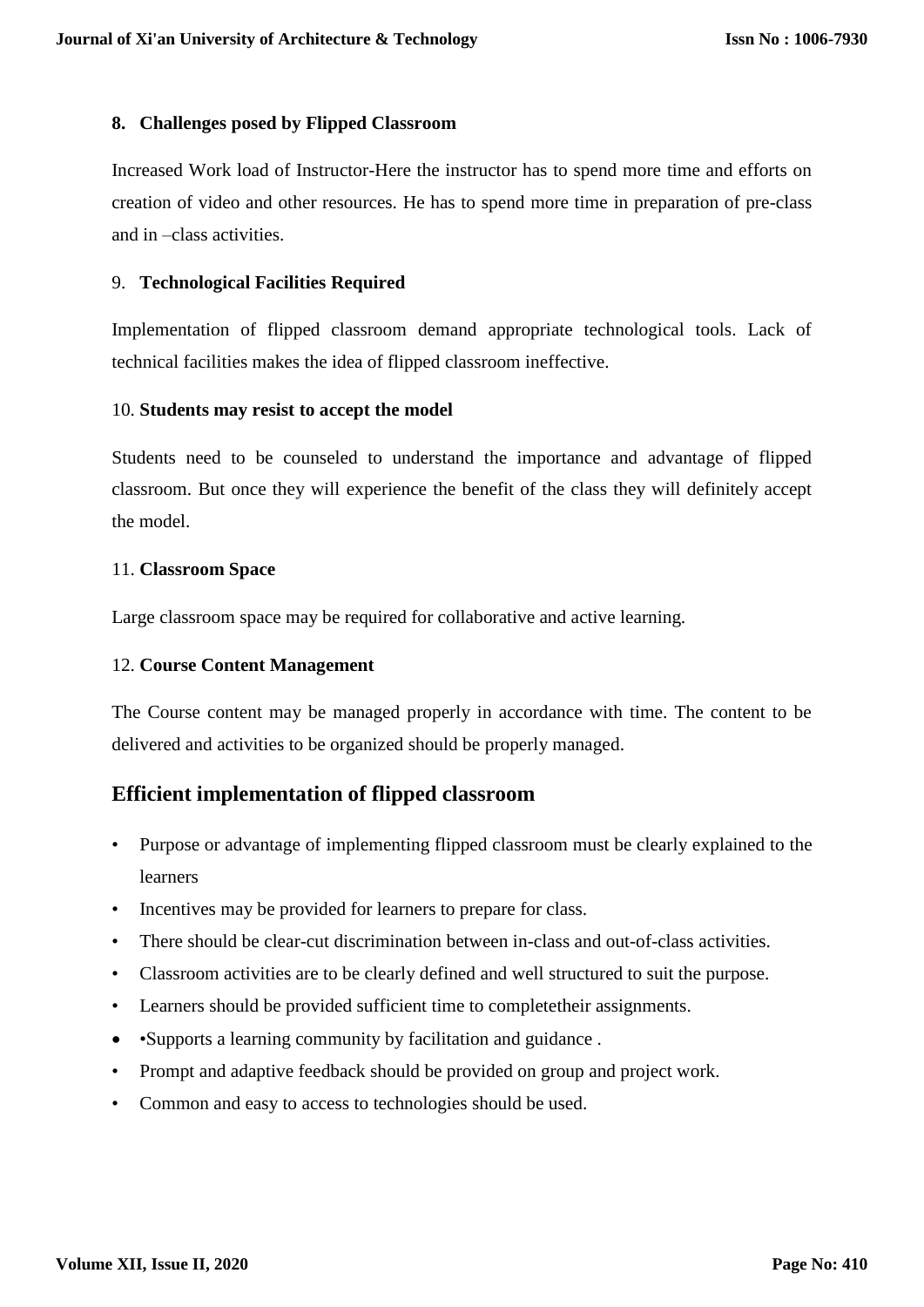# **Role of Teacher in flipped classroom-**

Teacher plays very important role in flipped classroom. His role may be as follows

- Creating learning environment in the classroom.
- Teacher should act as a guide instead of knowledge transmitter.
- Teacher interacts with students individually to solve their problems.
- Teacher should use appropriate technological tools.
- Teacher should create interactive atmosphere in class .
- Teacher should encourage students to participate in class activities.
- Teacher should provide instant and true feedback to students.

# **Role of Student in Flipped Classroom**

The learning in flipped classroom is student centered so his role is very prominent

- Student should realize his own learning responsibility.
- Student has to watch the video or resources provided to him before the class very carefully
- Student can learn at his own pace
- Student should interact with teachers and friends and should take his proper feedback.
- Student should interact and participate in class activities. He should be involved in team work.

# **Flipped Classroom implementation Steps**

- Select the topic-Select the topic which you wish to teach in flipped class.
- Identify learning objectives-Select learning outcomes of topic you are flipping.
- Possibility of implementing the pre class activities-How far ahead the pre-class activities need to be made or released?
- Pre –Class activity Concept-What main concepts need to be covered in pre-class activity.
- Identify Technological tools/Media-To help participants understand key concepts what will you use. Will you be using a ppt, or a video or will provide reading content with questions.
- Create Videos and Content-Organise your time for developing pre class activities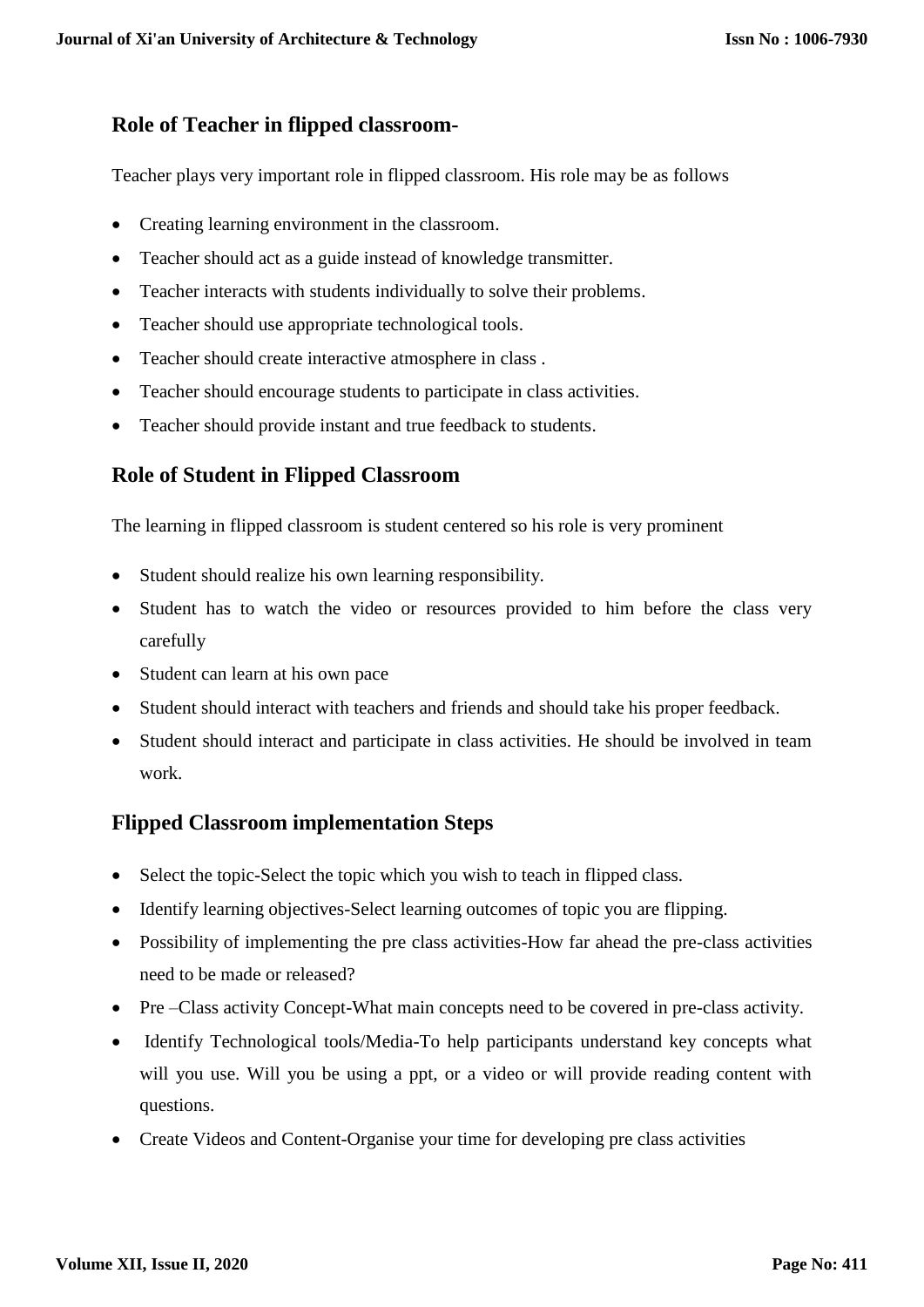- Fix the dates for accessing pre-class activities-What is due date for pre-class activities to be completed.
- Plan for face to face classroom activities-face to face classroom activities should be designed to help students in analyzing and applying the key concepts.
- Class Activity-What resources and strategies will you adapt for active learning aspect of face to face class.
- Evaluation-The last step is evaluation. It deals with evaluating effectiveness of flipped class.

# **Conclusion**

Flipped classroom is a teaching strategy which can address the needs of learners in efficient manner. This approach is reverse of traditional approach where assignments are done at home and teaching is done in class. Here content is provided to students in e-form and class time is utilized to explore the problems through collaborative assignments. Teacher has more time to devote for individual students. Teaching here is technology based. If there are proper technological facilities and both teachers and students are engaged fruitfully in flipped classroom activities it will definitely be a boon to educational system.

# **References**

- 1. ArinaEvseeva and Anton Solozhenko. 2015. Use of Flipped Classroom Technology in Language Learning, Procedia-Social and Behavioral Sciences,Elsevier vol. 206, pp 205- 209.
- 2. AzamatZhamanov. et.al. 2018. Implementation and Evaluation of Flipped Classroom as IoT Element into Learning Process of Computer Network Education, International Journal of Information and Communication Technology Education Volume 14, Issue 2, pp 30-47.
- 3. Bishop, J. L., &Verleger, M. A. 2013. The flipped classroom: A survey of the research. In ASEE National Conference Proceedings, Atlanta, GA Vol. 30, No. 9, pp 1–18.
- 4. Chanakan Sojayapandan Jintavee Khlaisang.2020. The effect of a flipped classroom with online group investigation on students' team learning ability. Kasetsart Journal of Social Sciences vol.41, pp 28-33.
- 5. Lundin, M., Rensfeldt, A. B., Hillman, T., Lantz-Andersson, A., & Peterson, L. (2018). Higher education dominance and siloed knowledge: A systematic review of flipped